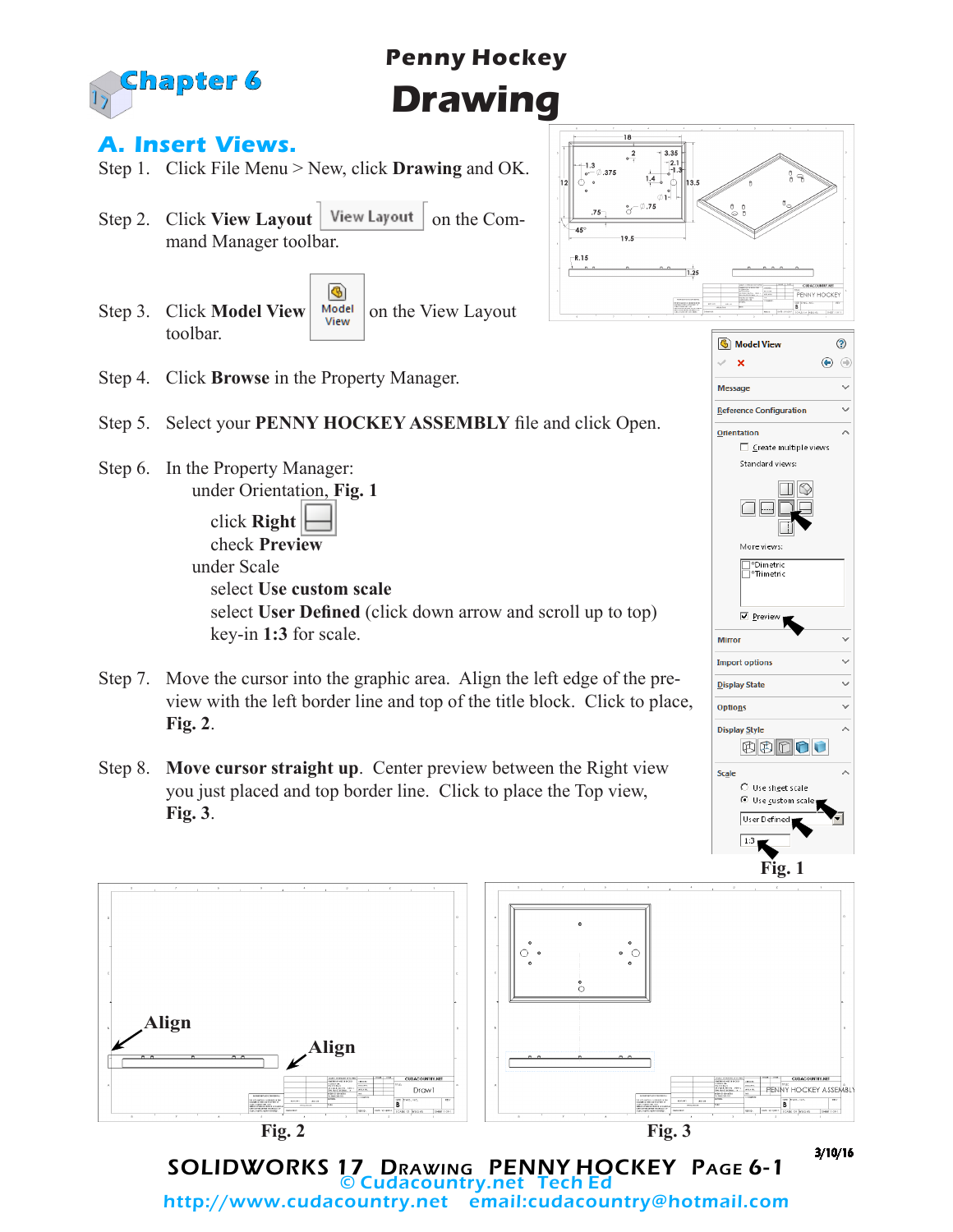- Step 9. Move the cursor to the right of the Side view. Position next to right border line. Click to place the side view, **Fig. 4**.
- Step 10. Move the cursor to the top left corner of the drawing and click to place the Isometric view, **Fig. 5**.
- Step 11. Click  $OK \rightarrow \infty$  in the Property Manager.



Step 12. Grab any geometry of the Isometric view and move view over into space between views, **Fig. 6**.



## **B. Save as "PENNY HOCKEY".**

Step 1. Click File Menu > Save As.

Step 2. Key-in **PENNY HOCKEY** for the filename and press ENTER.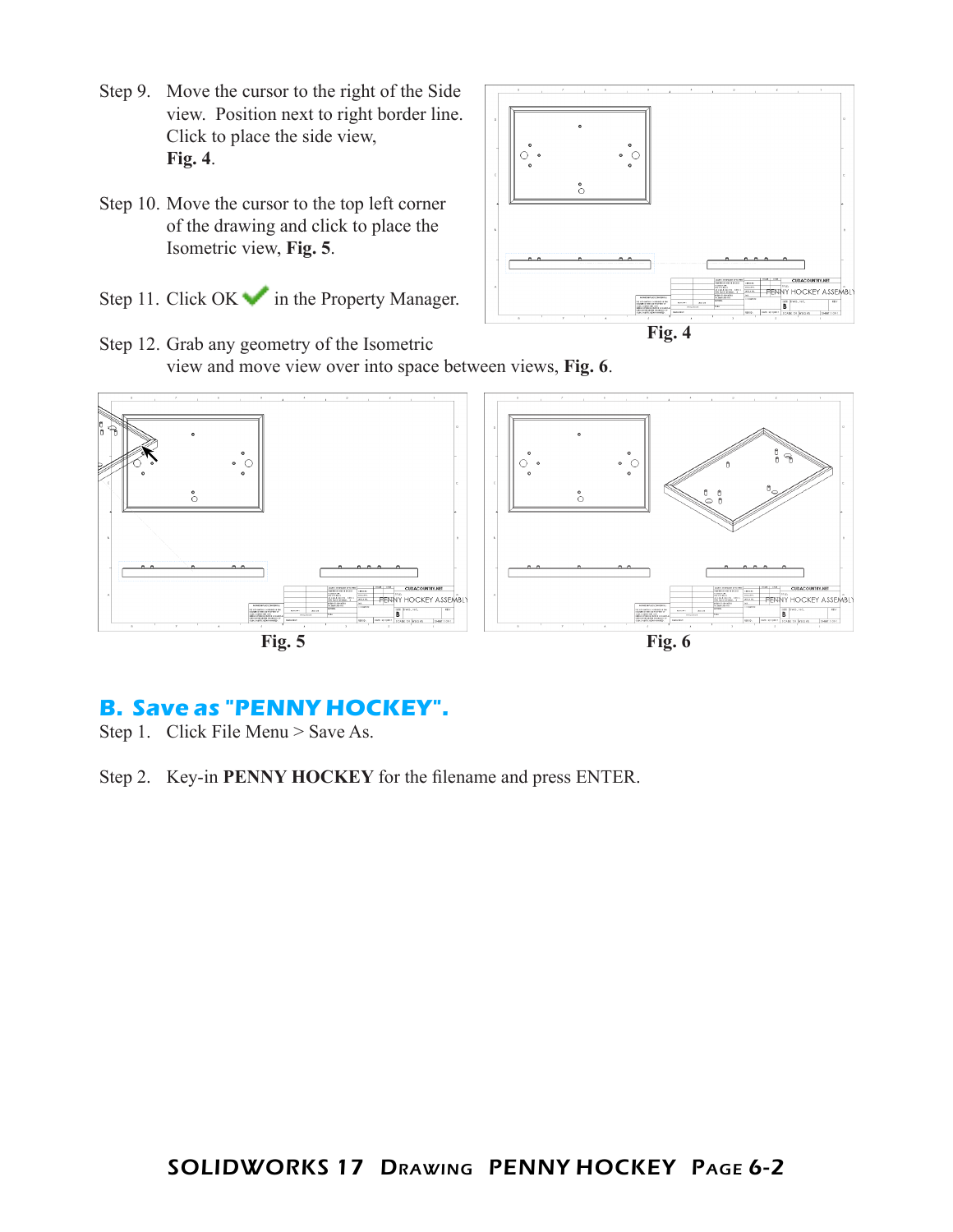### **C. Display Dimensions.**



Step 4. Arrange the dimensions, **Fig. 8**. You can add more dimension using Smart Dimension. To hide a dimension, right click and select Hide from menu. **You can only place dimensions here- you can not change dimensions**.



Model Items

⊙

 $\ddot{}$  $\lambda$ 

 $\overline{\phantom{a}}$ 

all views

 $X_x^{xx}$ 

Шø

**Fig. 7**



SOLIDWORKS 17 Drawing PENNY HOCKEY Page 6-3